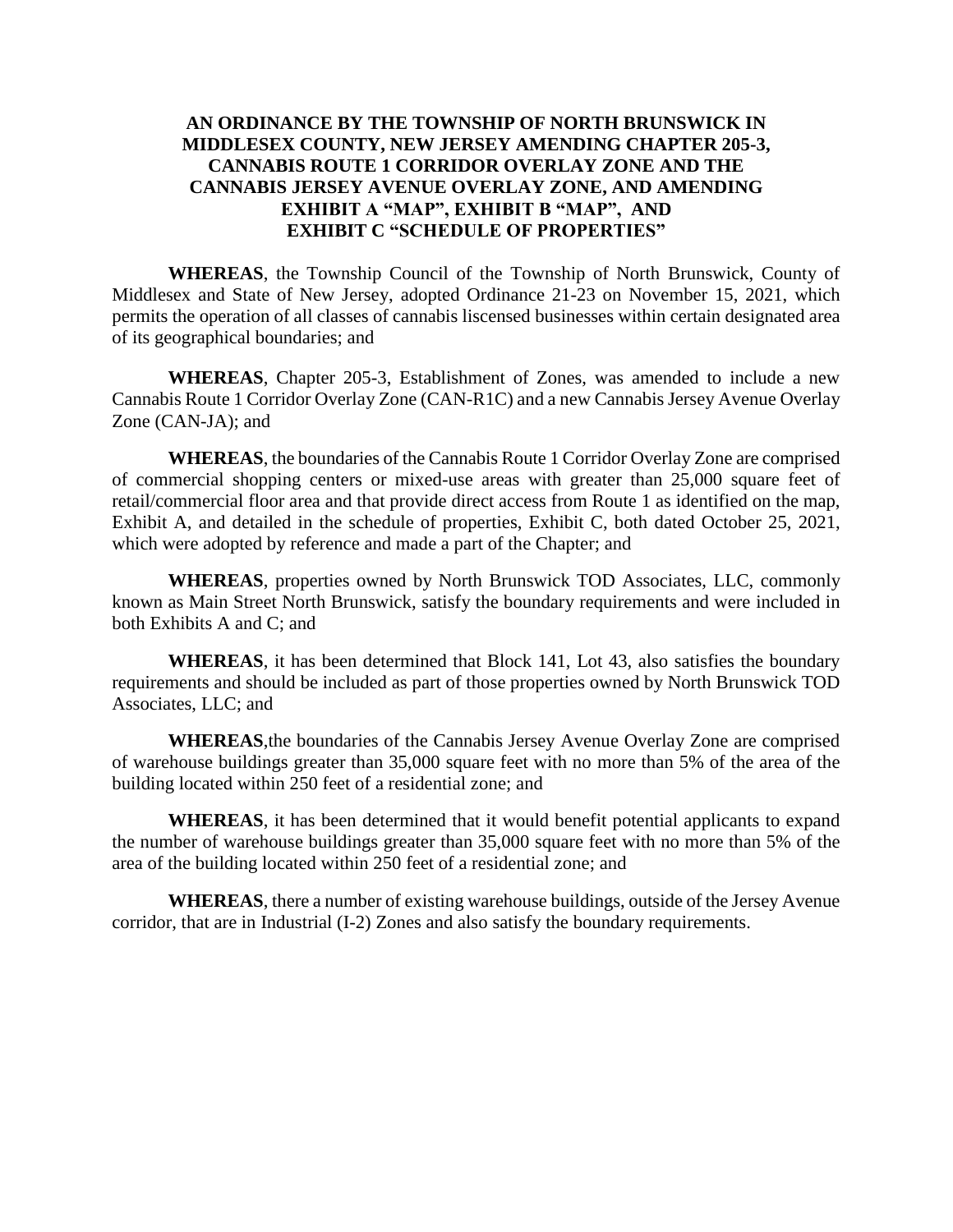**NOW THEREFORE, BE IT ORDAINED,** by the Township Council of North Brunswick in the County of Middlesex, State of New Jersey, that the Cannabis Route 1 Corridor Overlay Zone (CAN-RIC) be amended and supplemented to include Block 141, Lot 43.

**BE IT FURTHER ORDAINED,** that both the Exhibit A "Map" and Exhibit C "Schedule of Properties" be amended to include Block 141, Lot 43, and are adopted by reference and made a part of Chapter 205-3.

**BE IT FURTHER ORDAINED**, that Chapter 205- Establishment of Zones,be amended so that the Cannabis Jersey Avenue Overlay Zone (CAN-JA) be renamed as the Cannabis Non-Retail Overlay Zone (CAN-NR).

**BE IT FURTHER ORDAINED**, that Exhibit B "Map" and Exhibit C "Schedule of Properties" be amended to include the following properties, and be adopted by reference and made a part of Chapter 205-3:

| Block 143 | Lots 18.1301, 18.1302                     |
|-----------|-------------------------------------------|
| Block 148 | Lots 5.03, 35.01, 36, 111.02, 112, 114.01 |
| Block 194 | Lot $29.04$                               |
| Block 252 | Lot $6.03$                                |

**BE IT FURTHER ORDAINED,** that if any section, paragraph, subsection, clause or provision of this Ordinance shall be adjudged by the courts to be invalid, such adjudication shall apply only to the section paragraph, subsection, clause or provision so adjudicated, and the remainder of the Ordinance shall be deemed valid and effective.

**BE IT FURTHER ORDAINED**, that any ordinances or parts thereof in conflict with the provisions of this Ordinance are repealed to the extent of such conflict.

**BE IT FURTHER ORDAINED**, This Ordinance shall take effect upon passage and publication in accordance with applicable law.

\_\_\_\_\_\_\_\_\_\_\_\_\_\_\_\_\_\_\_\_\_\_\_\_\_\_\_\_\_\_\_\_\_\_\_\_\_\_\_ \_\_\_\_\_\_\_\_\_\_\_\_\_\_\_\_\_\_\_\_\_\_\_\_\_\_\_\_\_\_\_\_\_\_\_\_

Justine Progebin Michael C. Hritz

Business Administrator Director of Community Development

Ronald H. Gordon, Township Attorney (Approved as to legal form)

\_\_\_\_\_\_\_\_\_\_\_\_\_\_\_\_\_\_\_\_\_\_\_\_\_\_\_\_\_\_\_\_\_\_\_\_\_\_\_